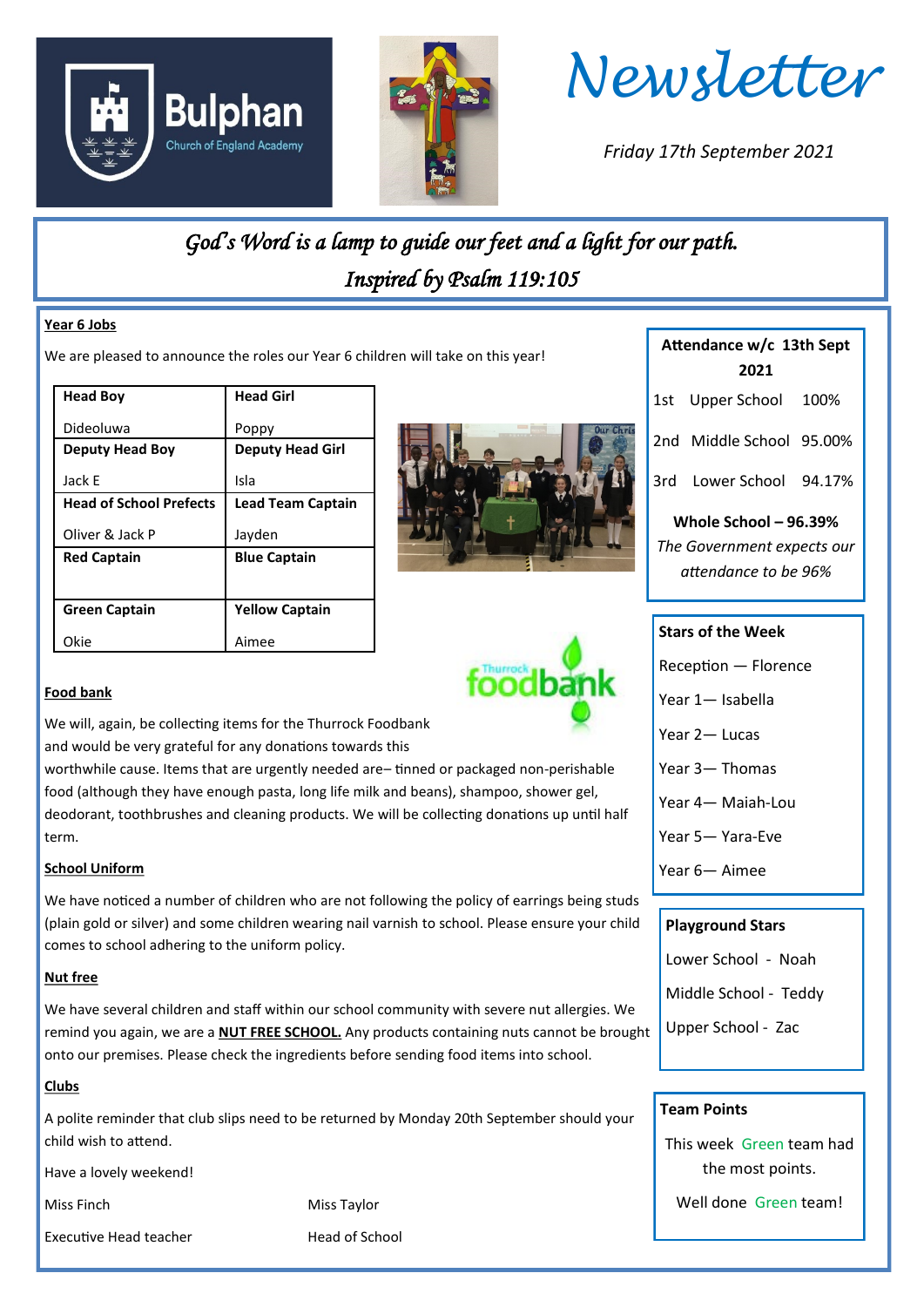

## **Healthy Families - School Health Team**



The school health team offer health information, support and advice to children young people and their families who attend school in Thurrock. We aim to promote the physical, mental, and emotional well-being of school aged children and young people (5-19 years) and seek to develop the skills they need to manage challenges they face in school, at home, in their personal lives or online.

**Contact Details: Grays Health Centre Brooke Road** Tel: 0300 300 1526 Grays Email: thurrockschoolhealth@nelft.nhs.uk **RM17 5BY** Website: www.nelft.nhs.uk/services-thurrock-school-health

@BrighterFuturesHealthyFamilies @Bright8rFutures @brighterfutureshealthyfamilies

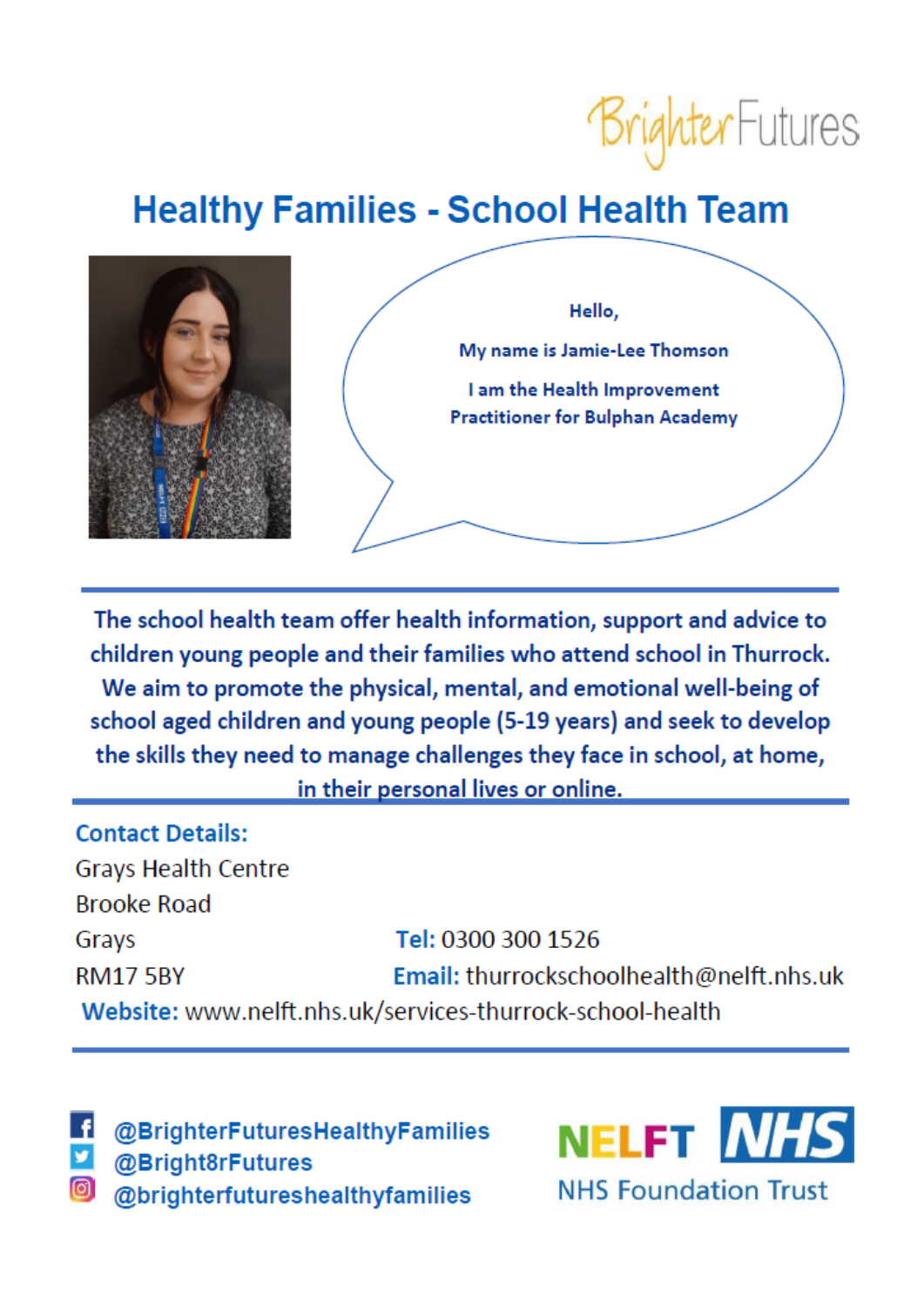### **Self-Isolation and Testing Guidance**

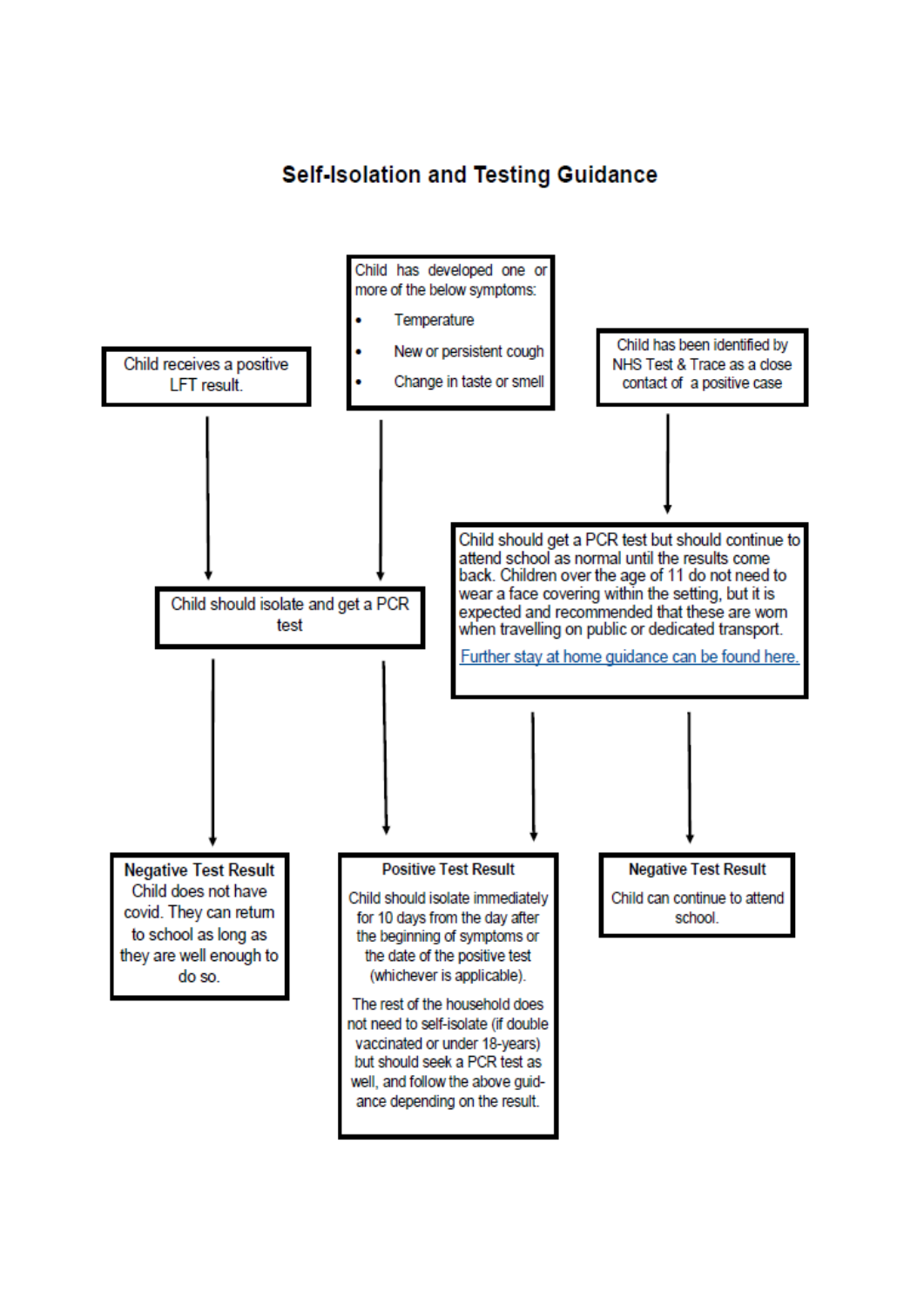

### **CLEANER REQUIRED**

### **SCALE 1, POINT 1**

### **START DATE: ASAP**

We are looking for a cleaner at our friendly Primary School.

- We can offer a caring, friendly, Christian ethos that aims to develop everyone to their full potential and where every person is valued;
- A supportive staff team;
- A clear vision for the future.

We value our staff - you are our greatest asset. If you would like to join our brilliant team we look forward to receiving your application.

We place great emphasis on high expectations of work and behaviour. We value positive relationships and caring attitudes between all of the school community.

Hours 3.30 pm to 6 pm weekdays, term time only.

We are committed to safeguarding and promoting the welfare of children and expect all staff to share this commitment. The appointment is subject to safer recruitment procedures which will include an advanced DBS check.

To apply for this position, please contact [joanne.chipperfield@dcvst.org](mailto:joanne.chipperfield@dcvst.org) for an application form.

Closing date for applications: **Monday 20th September 2021**

Interviews to be held: Thursday 23rd September 2021

Start date: A.S.A.P.



### **MID DAY ASSISTANT REQUIRED ASAP**

Two days per week and relief. Term time only, 3 hours per week Scale 1, point 1

We are looking for an enthusiastic, hardworking and dependable team member to supervise and maintain the safety and welfare of our pupils during the lunchtime period.

Orsett C of E Primary School is a church school within The Diocese of Chelmsford Vine Multi Academy Trust.

Our school is a happy and creative environment with a great team of staff.

Our vision is to enable every pupil in our care to flourish and shine and to prepare them for life's journey. We value our staff - you are our greatest asset. If you would like to join our brilliant team we look forward to receiving your application.

We place great emphasis on high expectations of work and behaviour. We value positive relationships and caring attitudes between all of the school community.

Please contact [joanne.chipperfield@dcvst.org](mailto:joanne.chipperfield@dcvst.org) for more details or an application form.